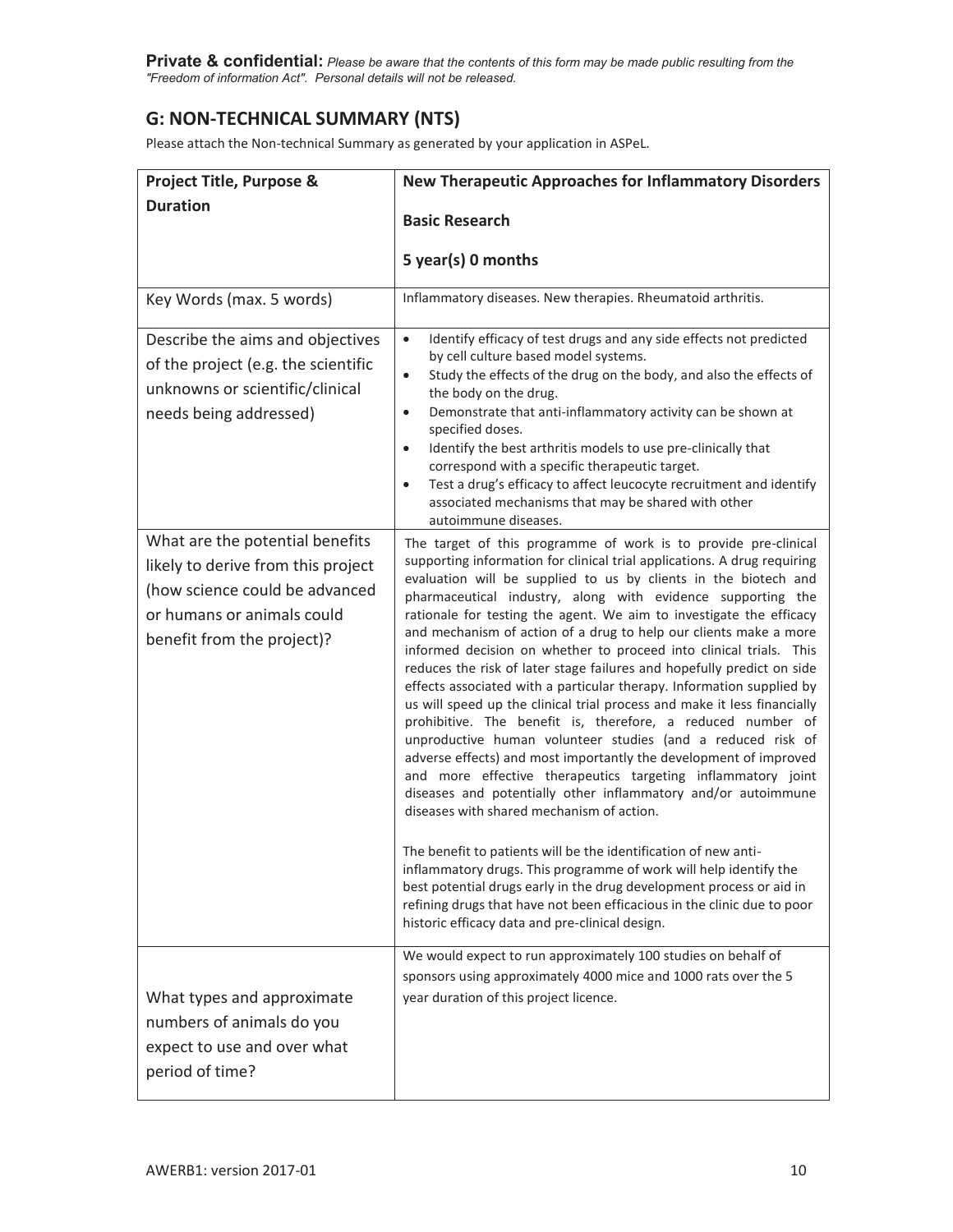**Private & confidential:** *Please be aware that the contents of this form may be made public resulting from the "Freedom of information Act". Personal details will not be released.* 

| In the context of what you<br>propose to do to the animals,<br>what are the expected adverse<br>effects and the likely/expected<br>level of severity? What will<br>happen to the animals at the<br>end? | Animals injected with inflammatory stimuli to induce an arthritic<br>disease state will, over time, develop inflammation in their hind and<br>front paws which affect the digits, footpad area and sometimes the<br>ankles. Joint swelling is an expected outcome of this protocol and is a<br>primary measurement of disease progress or disease regress with a<br>potential therapeutic. Animals may suffer from discomfort associated<br>with inflamed joints but will be monitored daily for any additional, but<br>unlikely, signs of discomfort associated with an arthritis diseased state<br>such as laboured breathing, ruffled fur, weakness,<br>diarrhoea/dehydration or a hunched appearance. These symptoms<br>very rarely appear with such models and therefore the risk of arthritis<br>significantly affecting an animal's wellbeing is not expected. General<br>assessment of pain is not accurate but includes close monitoring of<br>the animal's behaviour and feeding, the use of facial expression<br>scoring system (mouse grimace scale) and responses upon handling.<br>As this is a moderate protocol, it should not necessitate the use of<br>pain relief (analgesia), further, analgesics by nature have anti-<br>inflammatory effects which compromise on the underlying pathology<br>of the disease, rendering the testing of potential anti-inflammatory<br>therapeutics and the resultant need to use animals for the<br>assessment of new therapies futile. General welfare checks and<br>humane endpoints will be observed at all times. Whilst no weight loss<br>is associated with arthritis models, any animal which has lost 15% of<br>its body weight will be monitored, and if this weight loss is combined<br>with any other signs of discomfort mentioned above, the animal will<br>be removed from the study. If the animal loses 20% of body weight,<br>this is an endpoint and it will be removed from the study. Advice from<br>the resident veterinarian or senior animal technician will be sought if<br>a mouse fails to put weight on one of its limbs for more than 1 week<br>in order to assess the well-being of the animal and decide on a |
|---------------------------------------------------------------------------------------------------------------------------------------------------------------------------------------------------------|--------------------------------------------------------------------------------------------------------------------------------------------------------------------------------------------------------------------------------------------------------------------------------------------------------------------------------------------------------------------------------------------------------------------------------------------------------------------------------------------------------------------------------------------------------------------------------------------------------------------------------------------------------------------------------------------------------------------------------------------------------------------------------------------------------------------------------------------------------------------------------------------------------------------------------------------------------------------------------------------------------------------------------------------------------------------------------------------------------------------------------------------------------------------------------------------------------------------------------------------------------------------------------------------------------------------------------------------------------------------------------------------------------------------------------------------------------------------------------------------------------------------------------------------------------------------------------------------------------------------------------------------------------------------------------------------------------------------------------------------------------------------------------------------------------------------------------------------------------------------------------------------------------------------------------------------------------------------------------------------------------------------------------------------------------------------------------------------------------------------------------------------------------------------------------------------------|
|                                                                                                                                                                                                         | humane end point.<br>The white blood cell (leucocyte) migration models are short term<br>models where the injection of an inflammatory stimulus recruits cells<br>to the site of injection. There is no expected peripheral effects<br>associated with these models but, depending on the route of<br>administration, there may be low-grade systemic inflammation.<br>However, this is not expected to affect the wellbeing of the animal<br>due to the length of these models. Animals will be monitored<br>regularly for any unusual signs of discomfort such those mentioned<br>above. Such symptoms very rarely appear with leucocyte migration<br>models and therefore the risk of significantly affecting an animal's<br>wellbeing is not expected. Any animal which has lost 15% of its body<br>weight will be monitored, and if this weight loss is combined with any<br>other signs of discomfort mentioned above, the animal will be<br>removed from the study. If the animal loses 20% of body weight, this<br>is an endpoint and it will be removed from the study.                                                                                                                                                                                                                                                                                                                                                                                                                                                                                                                                                                                                                                                                                                                                                                                                                                                                                                                                                                                                                                                                                                                 |
|                                                                                                                                                                                                         | In all of the protocols and models described in this application, we<br>plan to provide as much data as possible from every animal. This<br>includes in-life assessment of disease progress (e.g. Manual<br>measurement of joint swelling or imaging disease progress) as well as<br>post-mortem and ex vivo analyses of whole organs and the<br>cells/factors associated with an inflammatory response which may be<br>specific to a particular organ (e.g. the local lymph nodes) or are<br>systemic (blood, spleen, other organs). When possible and when<br>confidentiality of data is not an issue, we aim to publish our results in<br>peer reviewed journals and scientific conferences.                                                                                                                                                                                                                                                                                                                                                                                                                                                                                                                                                                                                                                                                                                                                                                                                                                                                                                                                                                                                                                                                                                                                                                                                                                                                                                                                                                                                                                                                                                  |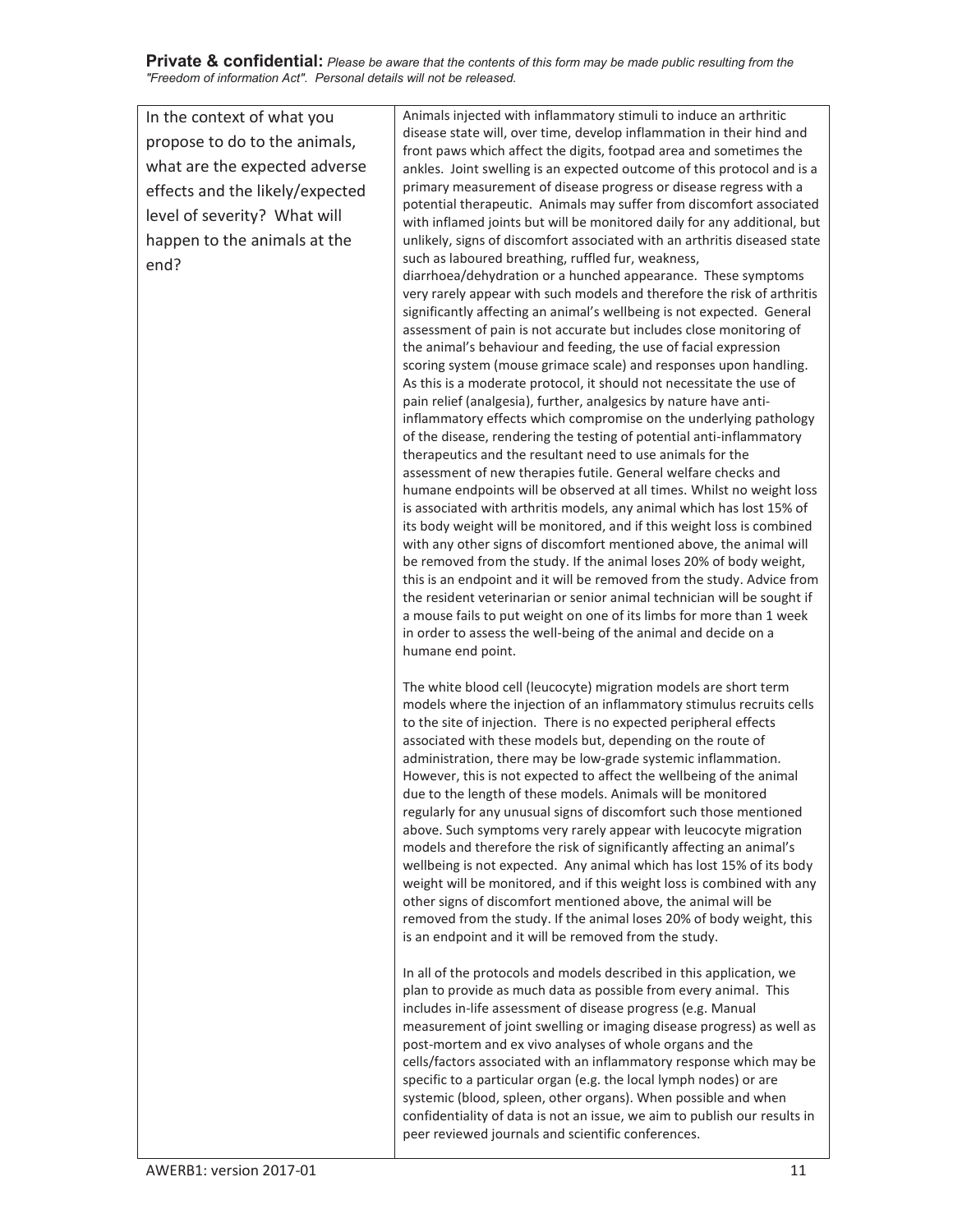| <b>Application of the 3Rs</b>                                                                                      |                                                                                                                                                                                                                                                                                                                                                                                                                                                                                                                                                                                                                                                                                                                                                                                                                                                                     |
|--------------------------------------------------------------------------------------------------------------------|---------------------------------------------------------------------------------------------------------------------------------------------------------------------------------------------------------------------------------------------------------------------------------------------------------------------------------------------------------------------------------------------------------------------------------------------------------------------------------------------------------------------------------------------------------------------------------------------------------------------------------------------------------------------------------------------------------------------------------------------------------------------------------------------------------------------------------------------------------------------|
| Replacement<br>State why you need to use<br>animals and why you cannot use<br>non-protected animal<br>alternatives | The programme requires that the models used are ones which closely<br>mirror human disease. All compounds to be tested would have<br>previously been screened in relevant in vitro models to determine<br>those candidates suitable for in vivo testing. Rodents (rats and<br>predominantly mice) are suitable for these studies as the work cannot<br>be conducted in lower vertebrates, invertebrates or cell lines due to<br>the poor resemblance of these options to the clinical setting. Animal<br>models address issues which current in vitro tests cannot accurately<br>determine.                                                                                                                                                                                                                                                                         |
| <b>Reduction</b><br>Explain how you will ensure the<br>use of minimum numbers of                                   | Animal models will be restricted to the minimum number needed for<br>a statistically valid result. The number of animals used will be the<br>minimum safely necessary to allow meaningful statistical analysis of<br>the data generated.                                                                                                                                                                                                                                                                                                                                                                                                                                                                                                                                                                                                                            |
| animals                                                                                                            | The most important aspect of the proposed programme of work that<br>will reduce the number of animals used is careful selection of drugs,<br>on the basis of preclinical and in vitro data. Only those potential drugs<br>that offer a realistic prospect of therapeutic exploitation will be<br>investigated.                                                                                                                                                                                                                                                                                                                                                                                                                                                                                                                                                      |
|                                                                                                                    | Most importantly, in the past 5 years, we have validated and<br>established several non-animal based platforms that allow a potential<br>client to test a particular aspect of their drug, such as toxicity, the<br>mechanism of action and / or target cell type. Such platforms are<br>either cell culture based, relying on commercially validated and<br>available immortal cell lines or human blood, artificial 3-D tissue<br>equivalents, or more physiological platforms which are based on<br>consensually or ethically derived human tissue. In fact, by installing<br>such assays, I have managed to reduce the contract expectation<br>under this programme from 100% use of animals (forecasted 5 years<br>ago) to 40% (based on contracts from 2012 until today).                                                                                     |
|                                                                                                                    | The investment of a flow cytometer analyser 4 years ago allowed for a<br>more thorough assessment of the inflammatory pathways and cells<br>associated with disease, thus bolstering statistical significance by<br>offering additional readouts of drug efficacy and reducing the number<br>of animals required. We have also recently acquired small animal<br>imaging technology which may allow for monitoring of disease<br>development in each animal over time, abrogating the need to<br>humanely kill satellite groups to examine disease progress internally,<br>and thereby reducing total animal numbers. There are technical<br>challenges and prohibitive cost-implications associated with the use<br>of this technology in this programme of work, but where and when<br>we can, I aim to validate its use in animal models of arthritis in future. |